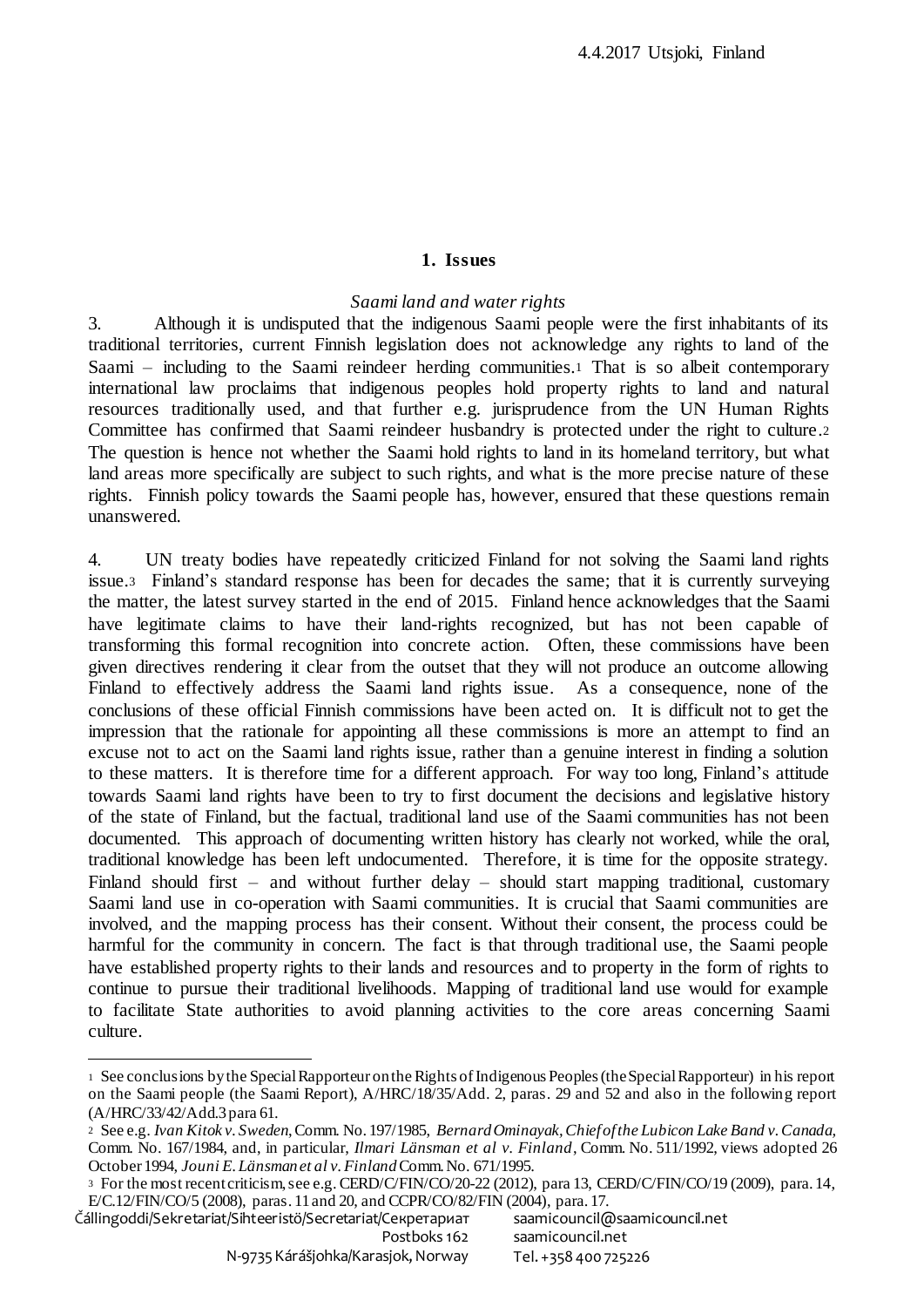5. The failure to solve the Saami land rights issue places the Saami culture under an imminent threat. Reindeer husbandry is the principal traditional livelihood of the Saami population in Finland. Continued possibility to pursue reindeer husbandry is a pre-requisite, should the Saami survive as a distinct people, society and culture. Loss of land inevitably leads to the destruction of the Saami culture, and eventually to assimilation. As Finnish law continuously fails to recognize Saami reindeer herders' right to land, resource extraction and development projects continue to consume the reindeer pasture areas. Already, the constructions of roads, hydroelectric dams, mining, forestry and tourism have resulted in loss and fragmentation of pasturelands, with detrimental effects on reindeer herding.4 If Finland does not address this problem by recognizing Saami rights to lands and natural resources, the base for the Saami culture may soon be destroyed.

At the same time as Finland is postponing any action on Saami land rights, the Saami reindeer herding communities are in practice prevented from taking their land-rights issues to courts, as they lack the financial resources to do so. Finland has so far refused to provide the Saami with resources awarding them a fair trial. As a result, even though the Saami are entitled to own and use their land *in principle*, Finland *effectively* denies the Saami a fair chance to defend these rights in courts of law. In short, Finland has until now effectively blocked the Saami from using both the political and judicial avenues to achieve recognition of their land-rights.

6. The Deatnu River is a border river between Finland and Norway. Fishing North Atlantic salmon is the basis for the Saami culture in the Deatnu Valley, and has provided livelihood for the local Saami's since time immemorial. The salmon fishing in Deatnu has been regulated through bilateral agreements since 1873. The current Agreement between the Republic of Finland and the Kingdom of Norway on joint fishing regulations concerning the fishing area of the Tana Rivers entered into force in 1990.

The agreement does not set forth any specific rights for the Saami people. In the agreement, there are two different fishing license groups: the local and the recreational fishers. Saami are in both of the groups of fishing licenses, depending if they have moved away from their home municipality or not. The property rights of the traditional Saami fishing have been validated in numerous judgments.

In November 2011, Finland and Norway started renegotiating the Deatnu Agreement. In June 2016 the parties released a Draft Agreement and it does not contain a single norm on Saami fishing rights. In the Draft Agreement about 80 per cent of the traditional Saami fishing is reduced compared to the agreement in force. In Finland, where the fishing rights are mostly property rights of Saami, this could be stated as expropriation without compensation of any kind - and the target group of the expropriation is Saami fishing right holders. Also the Draft Agreement violates the right to culture, which is safeguarded in the Finnish Constitution. Not to mention the disappearance of Saami traditional knowledge on fishing, when Saami are not allowed to fish using the traditional means of fishing. The Draft Agreement prohibits completely the traditional fishing of those Saami, who have property rights in fishing and who are non-local in the Deatnu Valley in Finland. The Sami society in the Deatnu Valley and elsewhere is strongly opposing the Draft Agreement, as well as Finnish people in Lapland.

<sup>4</sup> See conclusions by the Special Rapporteur in the Saami Report, A/HRC/18/35/Add. 2, para. 55.

<sup>5</sup> Act 94/1989. https://treaties.un.org/doc/Publication/UNTS/Volume%201588/volume-1588-I-27809-English.pdf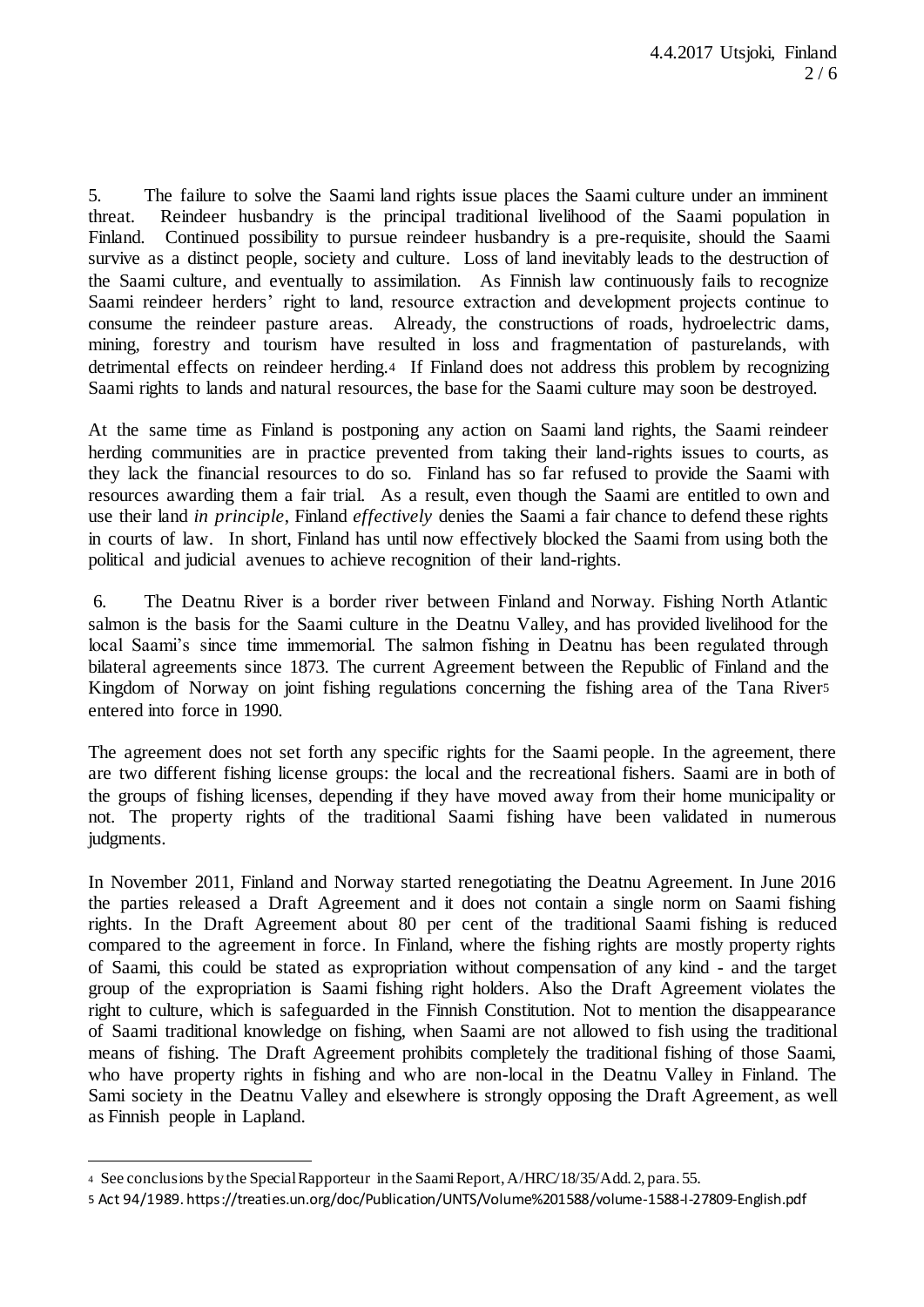7. The Finnish Forest and Park Enterprise (Metsähallitus) governs 90 per cent of the Saami Homeland, even though the Saami land rights' issue is unsolved. In the recent reform of the Forest and Park Enterprise, the Government had proposed amendments that would have guaranteed safeguards for Saami culture. But in the final bill the Government had removed the safeguards. Finland has promised, that the management, use and protection of natural resources governed by the Finnish Forest and Park Enterprise (Metsähallitus) in the Saami Homeland takes into account the opportunities of the Saami people to practice their culture. But lack of safeguards, i.e. right to appeal makes in difficult to realize the promise in practice.<sup>6</sup>

New municipal advisory committees are set up in municipalities located entirely in the Saami Homeland. The aim of the committees is to make proposals to the Enterprise on the sustainable management and use of so called State-owned lands and waters and related natural resources. There is no guarantee that the proposals are taken into account in the decision making process of the Enterprise, which is not transparent since it is a company, after all. The Saami Parliament has nominated a representative (in one municipality, Utsjoki two representatives) to these municipal advisory committees. One member out of nine members does not strengthen Saami rights, just fulfills the principle of participation but not principle of free, prior and informed consent.

# *Reindeer herding as a sole right of the Saami*

8. Norway and Sweden protects the Saami culture by acknowledging that rendering reindeer husbandry is a distinct Saami traditional livelihood, and that hence only Saami individuals are allowed to pursue reindeer husbandry. In contrast, in Finland, reindeer husbandry is open to any citizen of the European Union.7 Allowing other than the Saami to engage in the Saami traditional livelihood reindeer husbandry dilutes the borders between the Saami and Finnish culture, and can with time foster assimilation.

9. The fact that Finland refuses to acknowledge reindeer husbandry as an exclusive Saami livelihood can also result in an imminent threat to the cultural identity of individual Saami reindeer herders. In Finland, reindeer husbandry is organized in so called reindeer cooperatives. The cooperatives blend Saami and Finnish individuals, although traditional Saami reindeer husbandry differs considerably from Finnish reindeer farming. Put simply, in Saami reindeer husbandry, the reindeer are free-roaming, whereas Finnish reindeer farmers keep the reindeer fenced. In many of the cooperatives, the Saami are now in a minority, placing them in a vulnerable position.

10. Saami Reindeer Herding Cooperatives do not have a trade union. Instead, Saami reindeer herding Cooperatives are members in the The Reindeer Herders' Association (Paliskuntainyhdistys), which is the steering, advisory and expert organization for reindeer husbandry under the Finnish Ministry of Agriculture and Forestry. The special needs of free roaming reindeer herding is not recognized enough in the governance structure of the Reindeer

<sup>6</sup> A result of 2,5 years of negotiations between the Finnish Saami Parliament and the Finnish government, there was a reached agreement on the chapter for the new Forestry Act about Saami Culture and the legal procedures which ensure the rights of the Saami people in the Saami area in Finland. Without any consultations or communications with the Saami Parliament, Finnish government and the Forest and Park Enterprise one-sidedly edited the chapter from the Act that was passed in the Finnish Parliament in 2016. At the same time, a disinformation campaign targeted against saami rights and the legality of the Saami Parliament stormed big in volume both in social and traditional media. This disinformation reached even the members of Finnish government.

<sup>7</sup> See conclusions by the Special Rapporteur in the Saami Report, A/HRC/18/35/Add. 2, para. 29.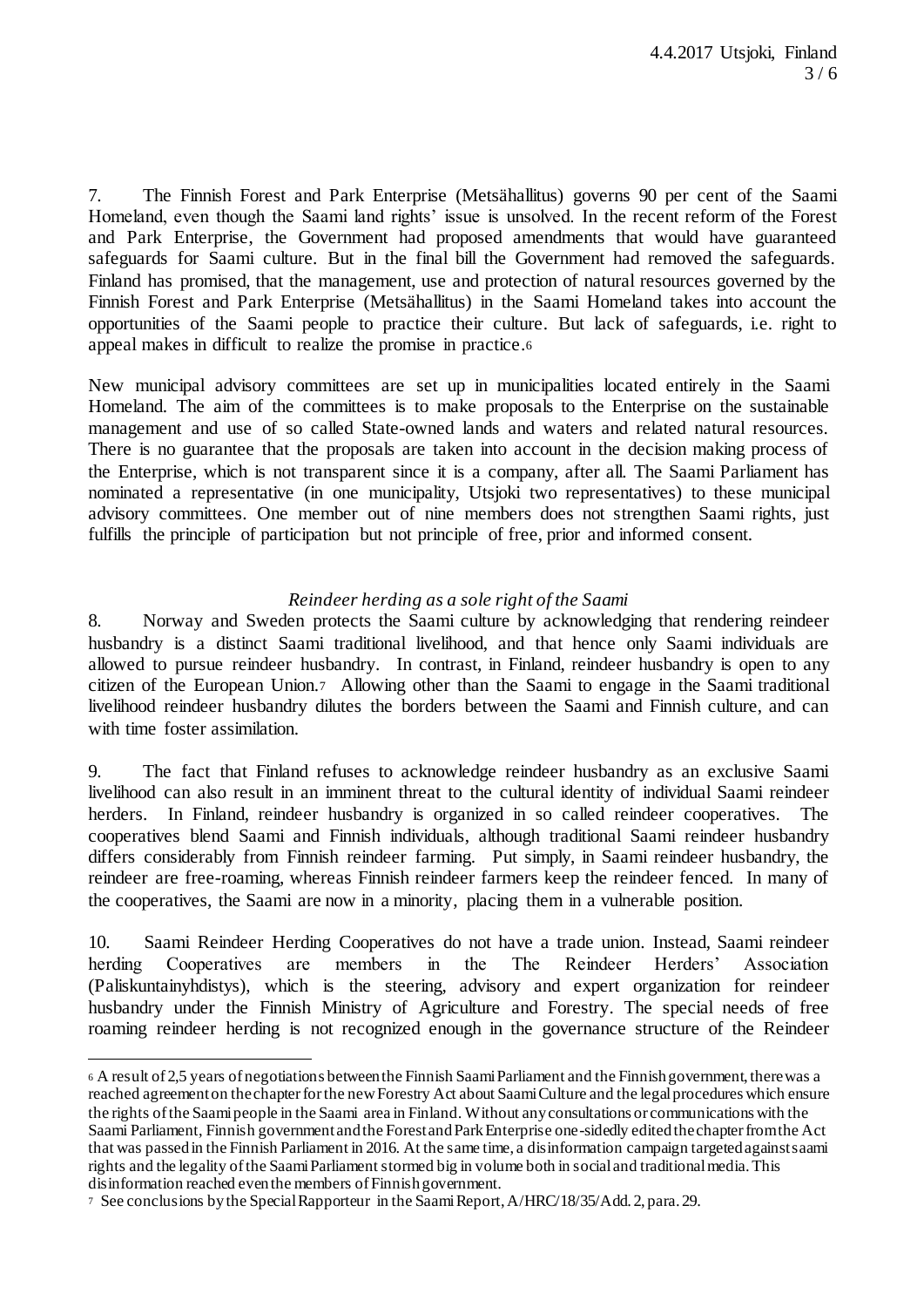Herders' Association. Although the Saami Reindeer Herding Cooperatives are the biggest in regards to amount of reindeer and economical profit, the Saami Reindeer Herding Cooperatives are a minority in the decision making process of the Reindeer Herders' Association. Therefore Finland should financially support the Saami Reindeer Herding Cooperatives to establish an organization or union, which defends their rights and supervises their interests. The failure to solve Saami land rights together with the recent reform of the Forest and Park Enterprise (Metsähallitus) have led to the situation where the Saami Reindeer Herding Cooperatives are increasingly in need to defend their right to culture and livelihood.

#### *The right to self-determination*

11. The Finnish Constitution recognizes the Saami as an indigenous people and acknowledges their right to cultural autonomy within its homeland. Further, the Finnish Saami Parliament Act establishes the Saami parliament, and affirms that the Saami shall be ensured cultural autonomy within the homeland area.

12. The constitutional and legislative framework for the implementation of the Saami people's right to self-determination is hence, formally speaking, relatively strong. But Finland has taken few concrete actions to render it possible for the Saami people to exercise this right in practice. In most areas of importance to the Saami, including in matters concerning lands and natural resources, despite the establishment of the Saami parliament, decisions are still taken by Finnish authorities, and not by the Saami parliament or any other Saami authority.<sup>8</sup>

13. Today, there are a little bit more than 5,000 Saami individuals registered in the electoral register to the Saami parliament. This number corresponds well with the estimated number of Saami in Finland, which amounts to 10,000. The number of registered Saami in the electoral register has been arrived at basically by relying on an objective language-criterion for determining who constitutes a Saami, for the purposes of the Saami Parliament Act.9 In addition, the person must self-identify as Saami. However, in a ruling of 26 September 2011, the Finnish Supreme Administrative Court overturned the Saami parliaments own decision not to add four applicant individuals to the electoral register. Similarly, in a ruling of 30 of September 2015, the same court overturned the Saami parliaments own decision to add 93 applicant individuals to the electoral register. Doing so, the Court set the language-criterion more or less aside. In essence, it relied almost exclusively on the self-identification criterion. The only additional objective criterion the applicants needed to fulfil was to be able to point to one ancestor being registered as "Lapp" in registers dating back to the 1700s. The Supreme Administrative Court's ruling presumably implies that tens of thousands of Finnish persons, including most likely essentially the entire population in northern Finland, can now claim legal status as Saami. This in turn implies that there is an imminent risk of mass-enrolment of Finnish persons into the electoral register of the Saami parliament. This will in turn result in the Saami loosing control over its own parliament, catering for assimilation of the Saami people into the majority Finnish population.<sup>10</sup>

<sup>8</sup> See conclusions by the Special Rapporteur in the Saami Report), A/HRC/18/35/Add. 2, paras. 38 and 40.

<sup>9</sup> In short, according to the language-criterion, a person constitutes a Saami if she/he, or one of her/his parents, or one of her/his grandparents has had Saami as mother-tongue.

<sup>10</sup> Also the CERD Committee recommends that, in defining who is eligible to vote for Members of the Saami Parliament, the State party accord due weight to the right of the Saami people to self-determination concerning their status within Finland, to determine their own membership, and not to be subjected to forced assimilation . (CERD/C/FIN/CO/20-22, para 12).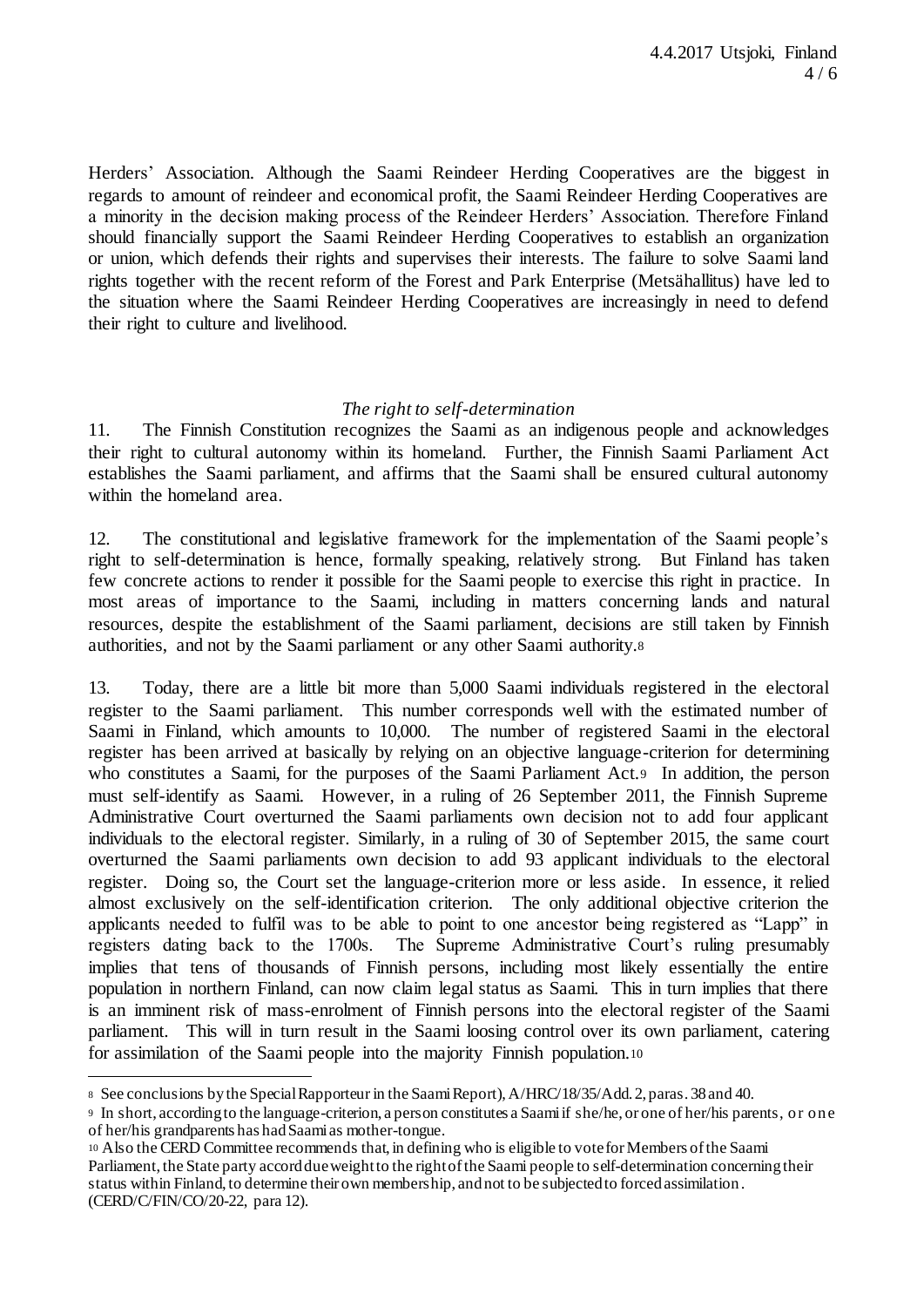## *Education*

14. Over 70 per cent of Saami children live outside of the Saami Homeland. However, the right to have to Saami education outside Saami Homeland in not secured in the education acts. Saami language as a mother tongue outside Saami homeland is not treated equally with Finnish and Swedish, nor with the Saami languages compared to education in Saami languages in Saami homeland. The Saami languages outside the Saami homeland have the same status as languages of immigrants. Since laws do not obligate municipalities outside Saami homeland to arrange education in the Saami languages, only few municipalities outside Saami area arrange education in Saami language and some that do not even use immigrant status. For example in Rovaniemi, classes are arranged after school, grades are marked in additional paragraph of the certificate and in autumn 2016 schools started in early august and the city started recruiting teacher in mid-September. Hence, Saami languages are not at the same level with other schools subjects and far from being treated equally. In the year 2015, there were 1255 Saami children on the age between 7 to 17 years living outside Saami homeland. As a result of the of the poor legal status of Saami languages outside of Saami homeland only 93 children, which makes 7.4 % of school aged Saami children living outside of Saami homeland, receive education in Saami languages.

#### *International instruments*

15. Finland has on numerous occasions declared its intention to ratify ILO Convention No. 169 on Indigenous Tribal Peoples in Independent Countries. Today, a proposal for ratification is under consideration in the Finnish Parliament since 2015. Also when Finland was up for review in the Universal Periodic Review Working Group the first time, the Working Group recommended Finland to ratify the ILO Convention No. 169<sup>11</sup> and in the second report Finland supported the recommendation concerning ratification (para 89.9).

16. Finland voted in favour of the adoption of the UN Declaration on the Rights of Indigenous peoples. Finland has, however, taken few initiatives to implement the rights enshrined in the Declaration, including within the areas of lands and natural resources and the right to selfdetermination.

#### **2. Recommendations**

The Saami Council thinks that it would be appropriate for the UPR WG to recommend Finland:

- 1. To ratify ILO Convention No. 169 on Indigenous and Tribal Peoples in Independent Countries. In the ratification process, the amendments of safeguard Saami culture should be added to the Act on the Forest and Park Enterprise and free, prior and informed consent of Saami Parliament and affected Saami societies is secured in the Act.
- 2. To start mapping Saami customary land and water use in co-operation with Saami communities and with their consent.

<sup>11</sup> Doc. A/HRC/8/24, para. 50, point 5.